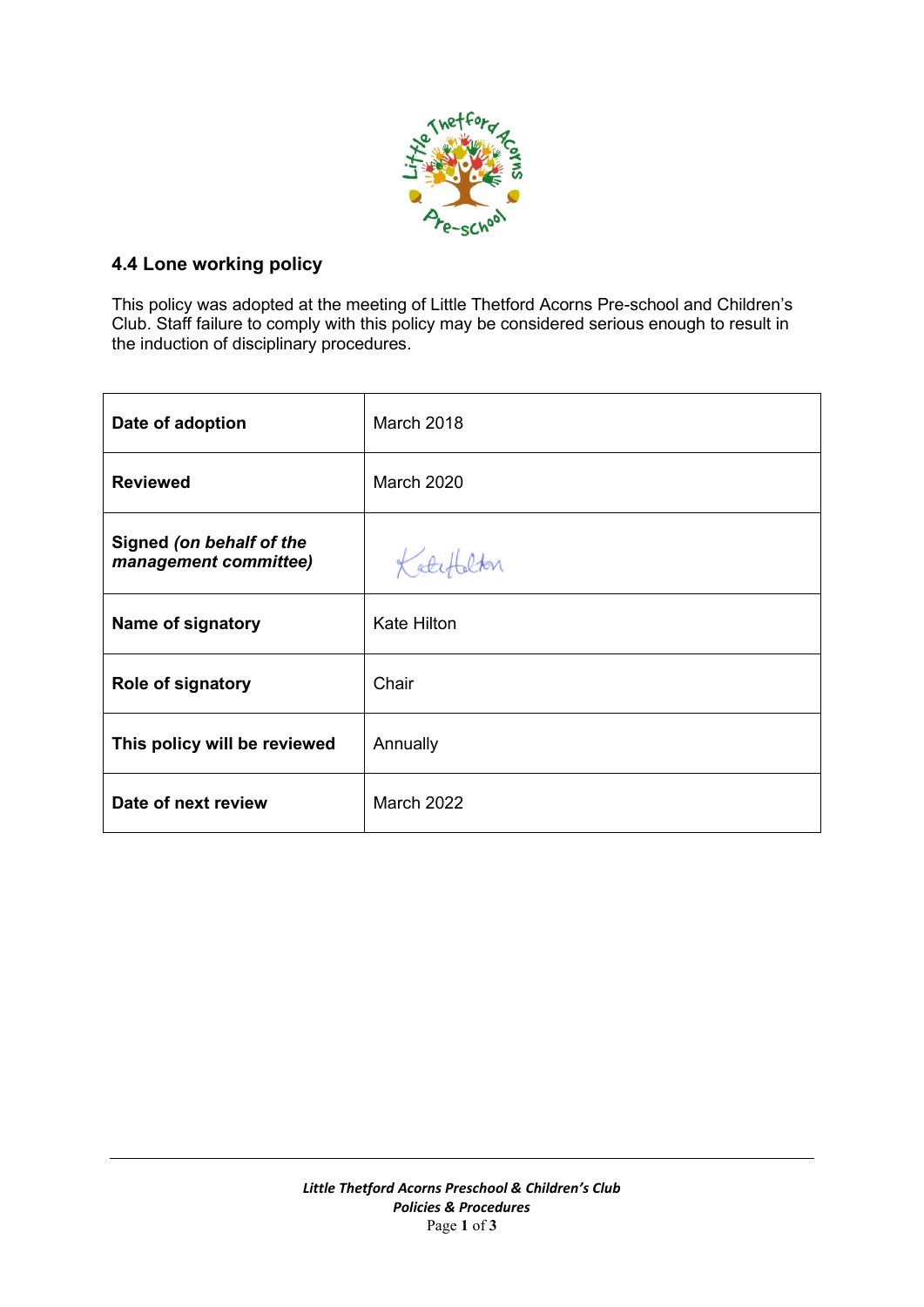## **4.4 Lone working policy**

**Safeguarding and Welfare Requirement: Safety and Suitability of Premises, Environment and Equipment -** Providers must take reasonable steps to ensure the safety of the children, staff and others on the premises.

#### **Policy Statement**

Little Thetford Acorns believes that the health and safety of children and staff is of paramount importance. We make our setting a safe and healthy place for children, parents, staff and volunteers.

Ideally, staff should not work alone in Little Thetford Acorns as there are risks involved, such as accident, assault or sudden illness. We evaluate the risks of lone working and where possible, change working patterns. However, we recognise that there are short times during the working day when staff are on the premises alone.

#### **Under no circumstances should one member of staff be on-site alone with children.**

Staff have responsibility to adhere to this guidance and co-operate with all Health and Safety procedures, ensuring equipment is used correctly. If any risk is noted by a member of staff, this must immediately be reported to the Manager and/or Chairperson. Accidents and injuries that happen whilst working alone must also be reported and recorded accordingly.

### **Procedures**

If you are in the building alone, you should always take the following precautions:

- Do not work at height on a ladder or steps;
- Do not go into any space in which you might become trapped, i.e shed;
- Do not undertake any tasks involving hazardous tools or materials;
- Lock the doors and keep windows closed to prevent intruders;
- Ensure someone knows where you are and your estimated time of arrival home;
- Do not work alone if you feel unwell;
- Be aware of alarm code and closing up procedure.